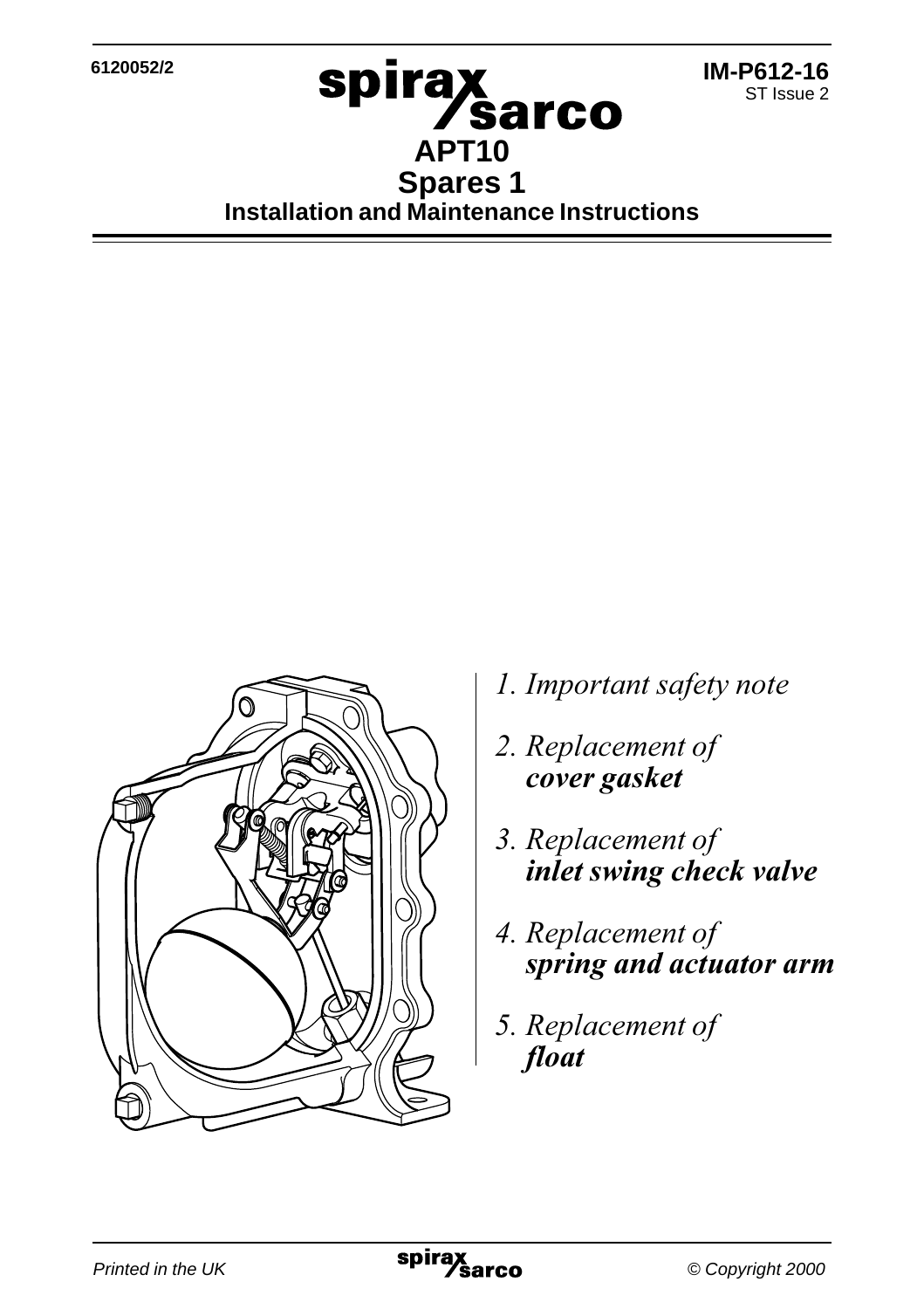

**Before any installation or maintenance procedure, ensure that all steam or condensate lines are isolated.**

**Ensure any residual internal pressure in the product or connecting lines is carefully relieved. Also ensure any hot parts have cooled to prevent risk of injury from burns.**

**Always wear appropriate safety clothing before carrying out any installation or maintenance work.**

**Always use suitable lifting gear and ensure the product is safely secured.**

**When dismantling this product, care should be taken to prevent injury from the snap action mechanism.**

**Always handle with care.**

### **Disposal**

**There are no hazardous materials used in the construction of this product. Any unwanted material should be recycled or disposed of in an environmentally friendly manner.**

### 2. Replacement of cover gasket

**Please ensure the safety recommendations are observed before commencing with any maintenance of this product.**

#### **Tools required**

19 mm A/F socket, Flat blade screw driver, Torque wrench

### **To fit the new cover gasket**

- **1.** Disconnect all connections to the cover. Remove the cover bolts using a 19 mm A/F socket, then carefully slide the cover assembly away from the body (225 mm minimum withdrawal distance will be needed). Lift the cover assembly to a bench or other convenient working surface and clamp securely, avoiding contact with the gasket face (See Fig. 1).
- **2.** Gently remove used gasket material from the body and cover, being careful not to damage the gasket sealing faces.
- **3.** Carefully fit a new gasket (item 2) into the existing body (See Fig. 2).
- **4. Refit the cover assembly to the body,** ensuring the gasket faces are carefully aligned and no parts of the gasket are trapped or pinched outside the sealing areas.
- **5.** Refit the cover bolts ensuring they are sequentially tightened in opposing pairs, gradually increasing torque to  $63 \pm 5$  N m.

| Bolt size | Socket size | <b>Tightening torque</b> |
|-----------|-------------|--------------------------|
| M12 x 40  | 19 mm $A/F$ | $63 \pm 5$ N m           |

**6.** Carefully reconnect the motive steam supply and the exhaust lines to the connections marked (S) and (E), and the condensate inlet and outlet to the connections marked (IN) and (OUT). The APT10 is now ready to recommission.

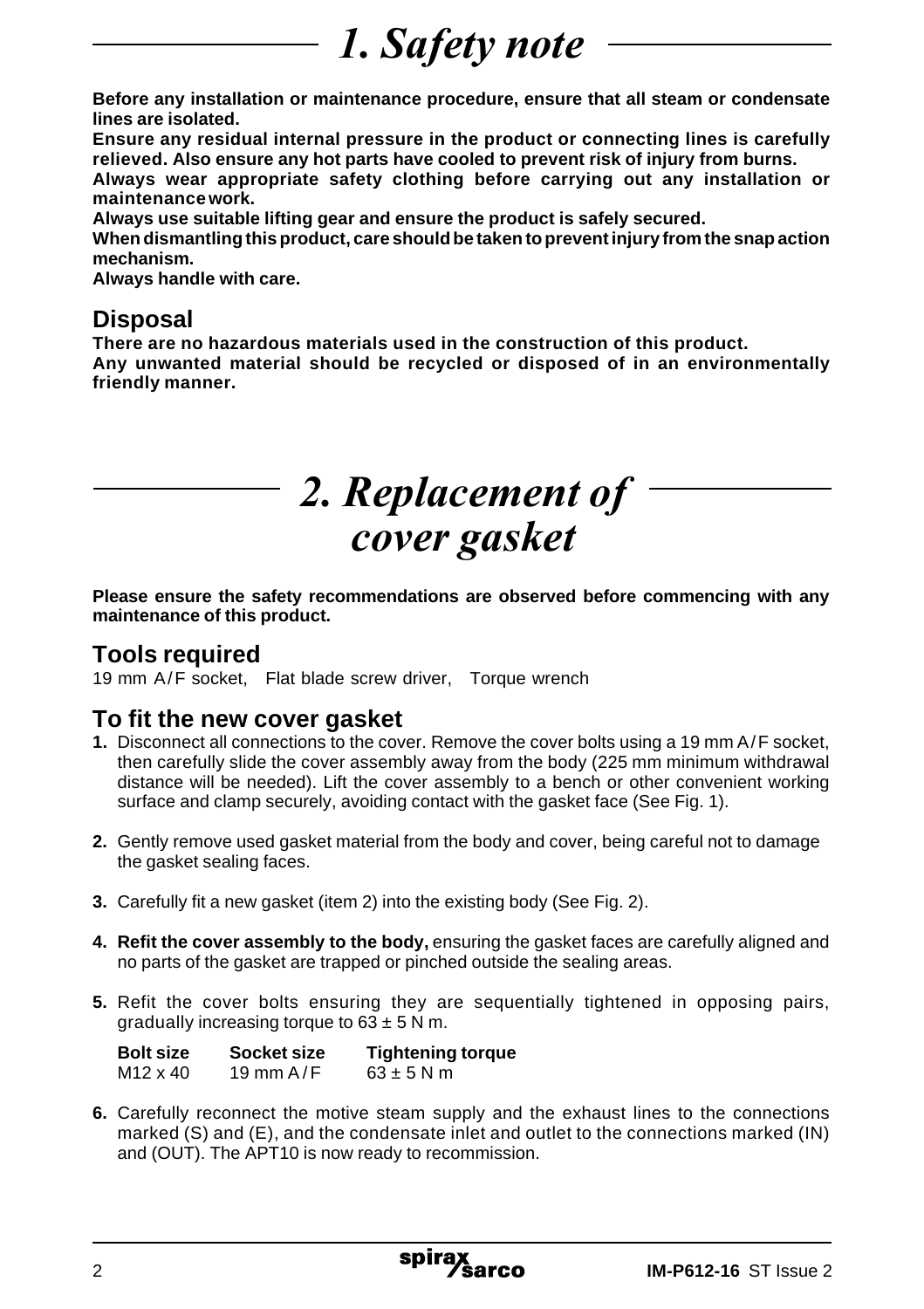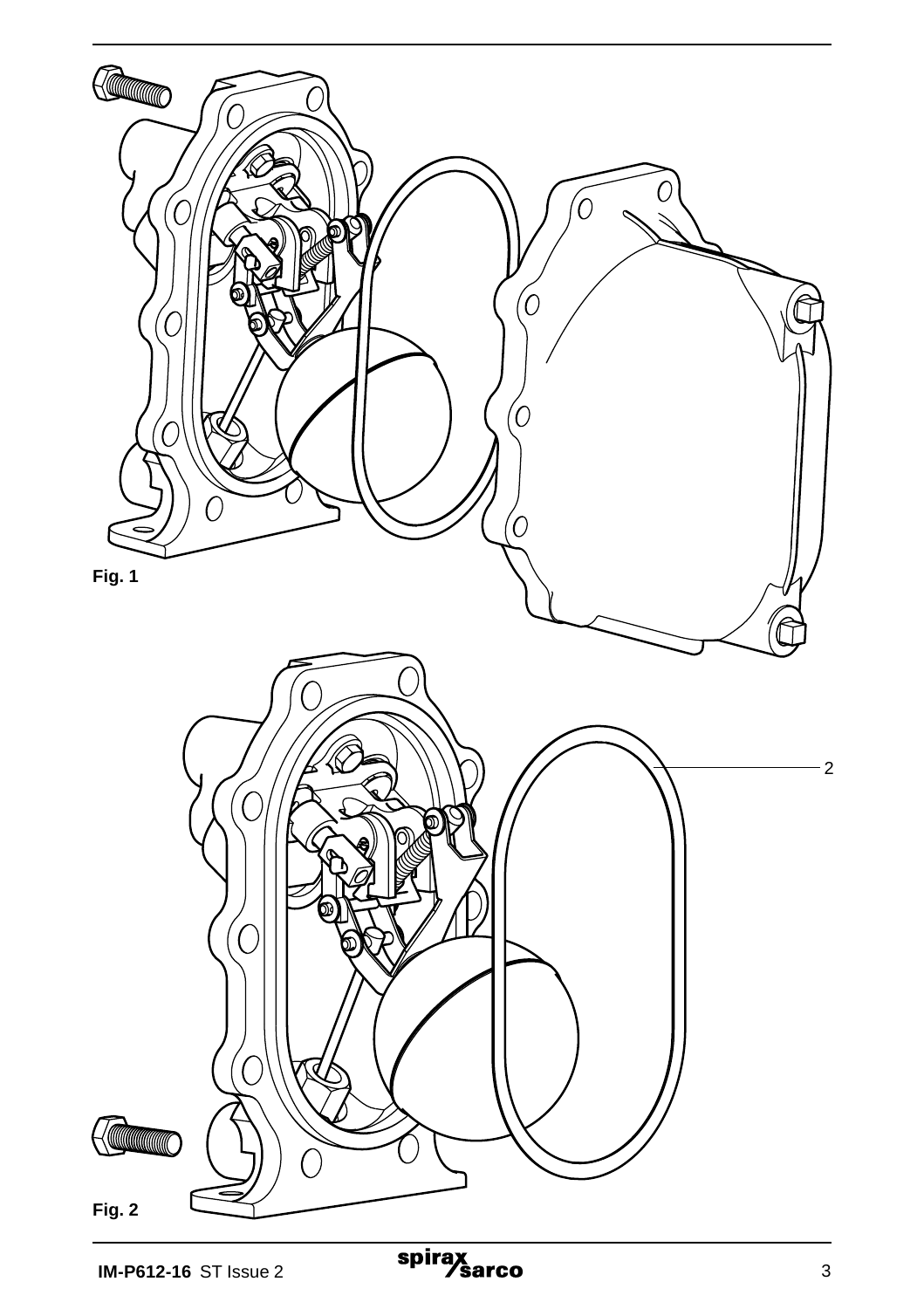## 3. Replacement of inlet swing check valve

**Please ensure the safety recommendations are observed before commencing with any maintenance of this product.**

### **Tools required**

19 mm A/F socket, 13 mm A/F socket, Flat blade screw driver, Torque wrench, Long nose pliers

### **To replace the inlet swing check valve**

- **1.** Remove the cover and old gasket (see cover gasket replacement procedure, Section 2).
- **2.** Lift the cover assembly to a bench or other convenient working surface and clamp securely, avoiding contact with the gasket face.
- **3.** Carefully remove the circlip from the end of the steam inlet valve (item 17).
- **4.** Remove the three M8 bolts that secure the pump mechanism bracket using the 13 mm A/F socket.
- **5.** Lift away the pump bracket assembly (See Fig. 3). This will allow access to the inlet swing check valve (item 12). **Note: Do not allow the spring in the pump mechanism to bend back on itself as this may damage the coils and shorten the life of the spring.**
- **6.** The swing check valve flap can now easily be withdrawn.
- **7.** Fit a new flap, ensuring the face of the check valve flap and seat are clean and free from damage.
- **8. Reassembly is the opposite to removal.**
- **9.** Tighten the three M8 bolts using the 13 mm  $A/F$  socket to 18  $\pm$  2 N m.
- **10.** It is important to ensure a new circlip is refitted to the steam inlet valve.
- **11.** With the mechanism fully assembled, refit the cover assembly to the body, ensuring the gasket faces are carefully aligned and no parts of the gasket are trapped or pinched outside the sealing areas.
- **12.** Refit the cover bolts ensuring they are sequentially tightened in opposing pairs, gradually increasing torque to  $63 \pm 5$  N m.
- **13.** Carefully reconnect the motive steam supply and the exhaust lines to the connections marked (S) and (E), and the condensate inlet and outlet to the connections marked (IN) and (OUT). The APT10 is now ready to recommission.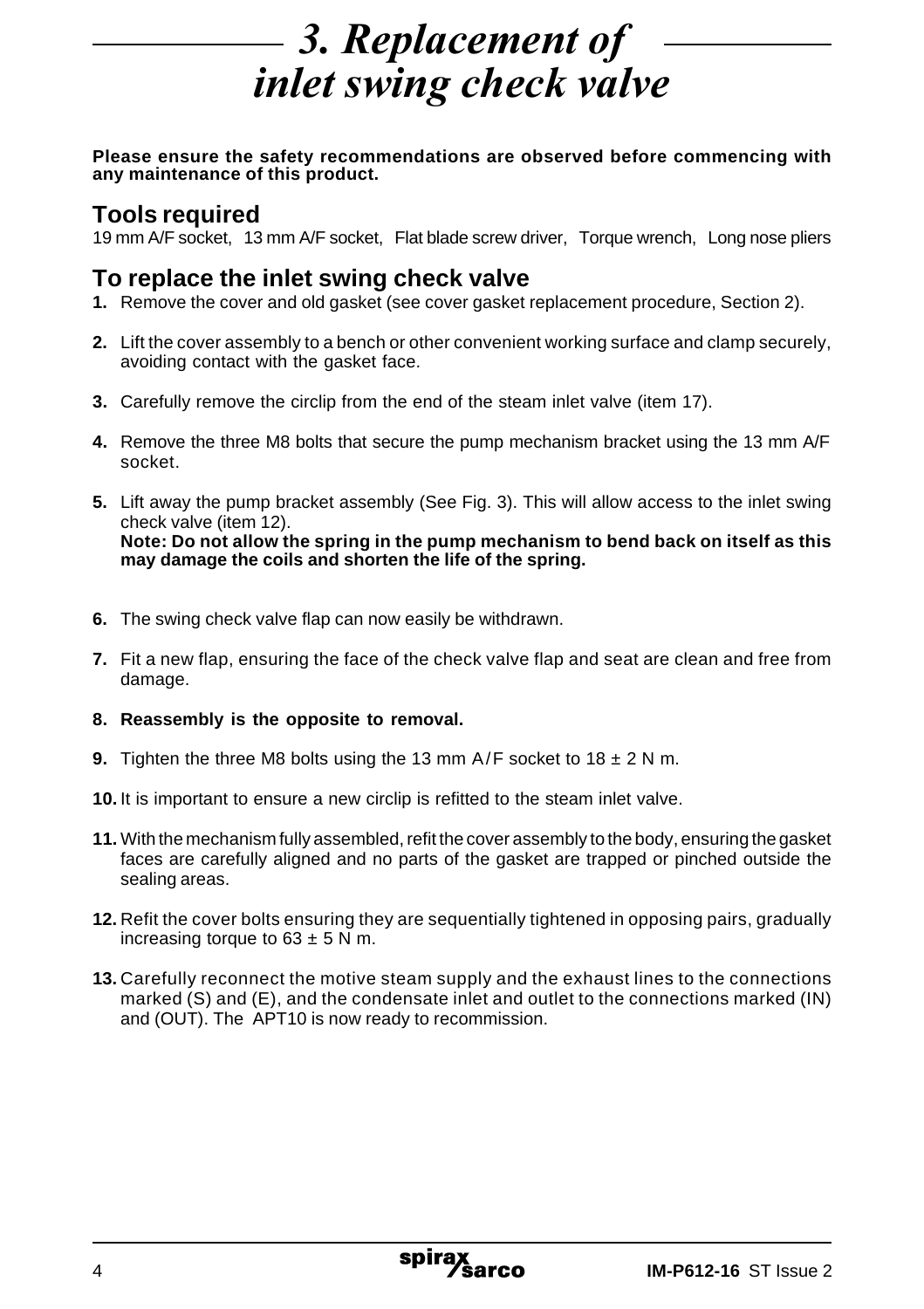

**Fig. 3**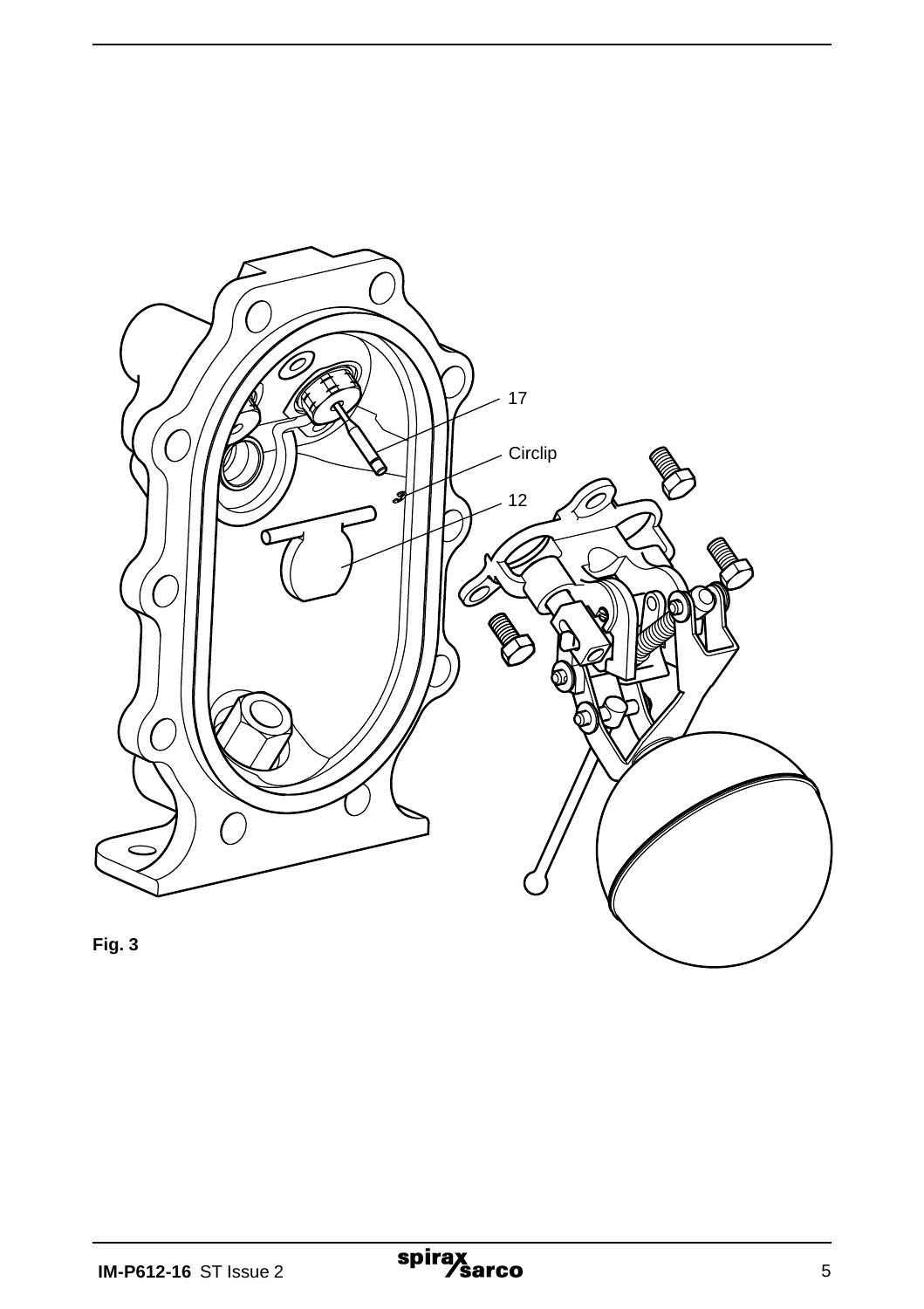## 4. Replacement of

**Please ensure the safety recommendations are observed before commencing with any maintenance of this product.**

#### **Tools required**

19 mm A/F socket, Flat blade screw driver, Torque wrench, Long nose pliers

### **To replace the spring and actuator arm**

- **1.** Remove the cover and old gasket (see cover gasket replacement procedure, Section 2).
- **2.** Lift the cover assembly to a bench or other convenient working surface and clamp securely, avoiding contact with the gasket face.
- **3.** Ensure the float is at the bottom of its travel.
- **4.** Remove the split pin and washer, from the spring retaining shaft (Y). (See Fig. 4).
- **5.** Remove the shaft and allow the spring to drop free.
- **6.** Draw the actuator arm downwards within its slots until the whole spring and actuator arm assembly with the exhaust valve comes free. It may be necessary to slide the exhaust valve (item 18) backwards against its internal spring to free it from the pump bracket guide (item 13).
- **7.** Align the slot in the exhaust valve with the tang of the actuator arm.
- **8.** Gently rotate the exhaust valve away from the tanged spigot of the actuator arm (item 24, shown in Fig. 4) being careful not to damage or lose the small exhaust valve compression spring.
- **9.** The spring and actuator arm can both be replaced. **Note:** There is no need to remove the spring from the actuator arm, as both these items are supplied fully assembled in the spares kit (See Fig. 5).
- **10. Fitting the new spring and actuator arm is the opposite to removal.** Remember to compress the small spring within the exhaust valve (item 18) before refitting to the tanged spigot of the new actuator arm.
- **11.** Ensure the actuator is correctly aligned and located within the slots of the pump bracket (item 13).
- **12.** Once this is correctly located, ensure the exhaust valve can slide easily within its guides.
- **13.** Always use new split pins and washers when refitting the spring retaining shaft (Y).
- **14.** With the mechanism fully assembled, reposition the cover assembly with the body, ensuring the gasket faces are carefully aligned and no parts of the gasket are trapped or pinched outside the sealing areas.
- **15.** Refit the cover bolts ensuring they are sequentially tightened in opposing pairs, gradually increasing torque to  $63 \pm 5$  N m.
- **16.** Carefully reconnect the motive steam supply and the exhaust lines to the connections marked (S) and (E) and the condensate inlet and outlet to the connections marked (IN) and (OUT). The APT10 is now ready to recommission.

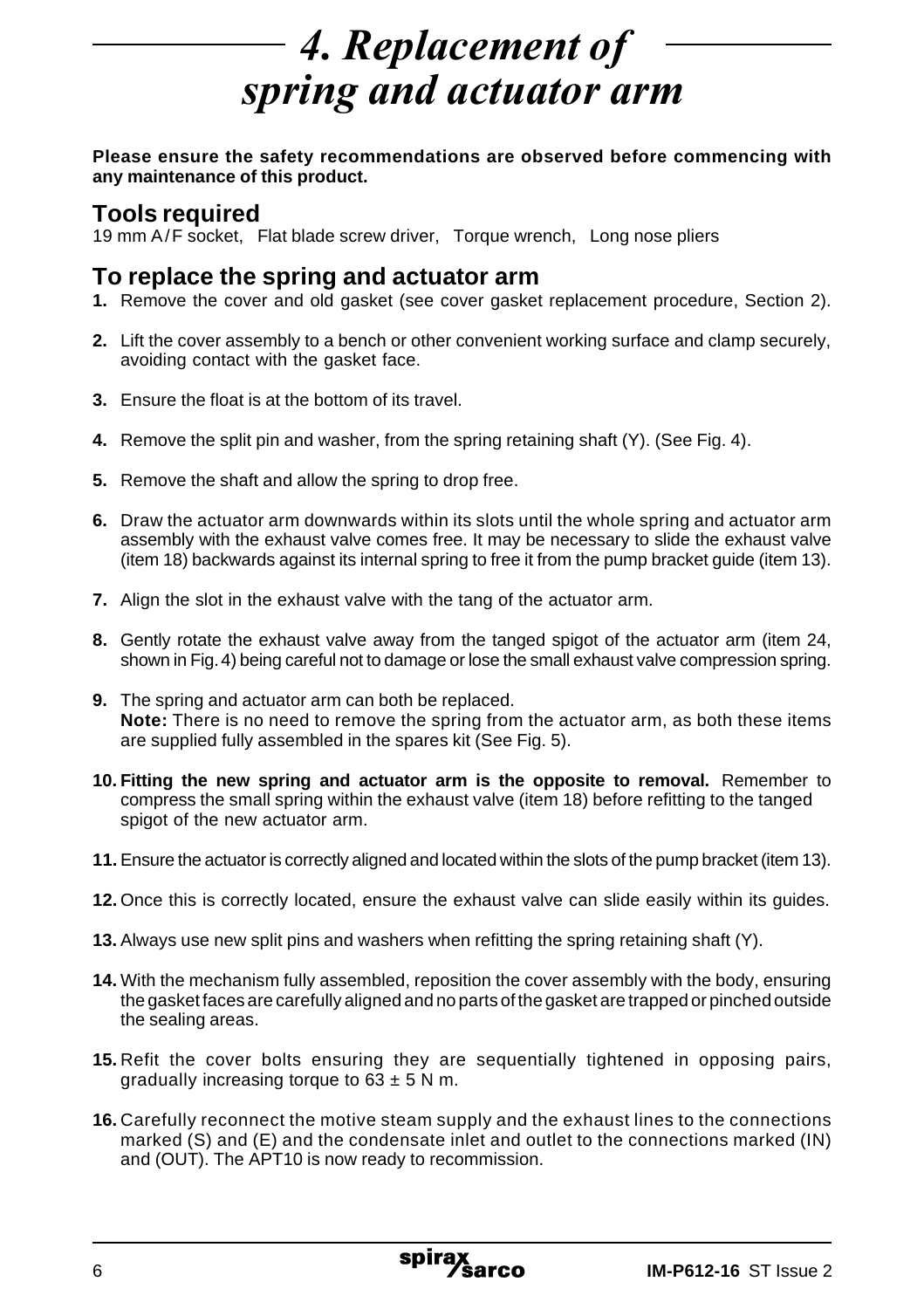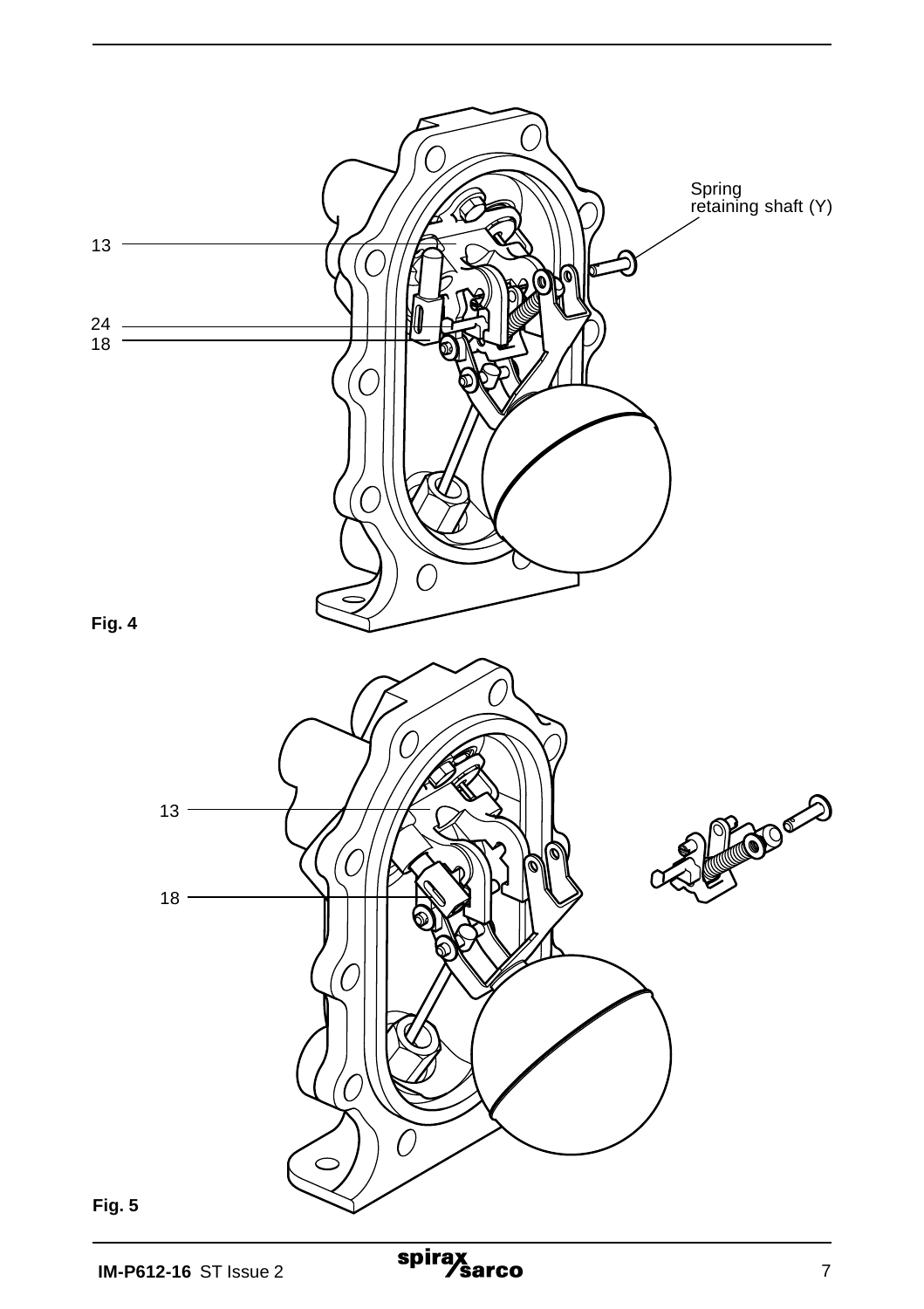# 5. Replacement of float

**Please ensure the safety recommendations are observed before commencing with any maintenance of this product.**

### **Tools required**

19 mm A/F socket, 13 mm A/F socket, Flat blade screw driver, Torque wrench, Long nose pliers

### **To replace the float and lever**

- **1.** Remove the cover and old gasket (see cover gasket replacement procedure, Section 2).
- **2.** Lift the cover assembly to a bench or other convenient working surface and clamp securely, avoiding contact with the gasket face.
- **3.** Remove the split pin and washer from one side of the spring retaining shaft (Y) and carefully remove. (See Fig. 6). **Note: It is extremely important this is done first to prevent over stressing the spring during Step 4.**
- **4.** Remove the split pin and washer from one side of trap pivot retaining shaft (Z) and carefully remove.
- **5.** Carefully slide the shafts out from their respective positions observing the orientation of the spring and actuator arm (item 14, 24) within the pump bracket (item 13) as these will need to be refitted later.
- **6.** Remove the split pin and washer from one side of pump pivot retaining shaft (X).
- **7.** To remove shaft (X), the whole pump bracket (13) will need to be separated from the cover. This can be done by unscrewing the three M8 retaining bolts, and **removing the circlip from the steam inlet valve** (17). Remove the pump pivot retaining shaft (X).
- **8.** The float and lever assembly can now be removed and discarded as the replacement float and lever is supplied fully assembled in the spares kit.
- **9. Assembly is the opposite to removal.** Always fit new split pins and washers.
- **10.** It is easier to fit the replacement shafts in the following sequence:- (See Fig. 7).
	- **X. Pump pivot** (shaft length 52 mm)

#### **Refit pump bracket (13) to cover and tighten the three M8 bolts using the 13 mm A/F socket to 18 ± 2 N m. Refit the new circlip to the steam inlet valve.**

- **Z.** Trap pivot **(shaft length 40 mm)**<br>**Y.** Spring retainer (shaft length 30 mm)
- **Y. Spring retainer** (shaft length 30 mm)

assembled and aligned as per the diagram.

leaving the spring retaining shaft until after the spring and actuator arm have been correctly aligned and located within the slot of the pump bracket (item 13).

Ensure the tanged spigot of the actuator arm is correctly engaged with the exhaust valve.

- **11.** When all the shafts have been secured using new split pins and washers, move the float to its upper and lower limit to ensure the mechanism operates smoothly and the spring and actuator arm snaps over to operate the motive steam inlet and exhaust valves (items 17, 18). **Note:** The mechanism has been designed to be adjustment-free, simplifying the fitting of new parts. If after assembly the mechanism does not operate correctly, check all the parts are
- **12.** With the mechanism fully assembled, refit the cover assembly to the body, ensuring the gasket faces are carefully aligned and no parts of the gasket are trapped or pinched outside the sealing areas.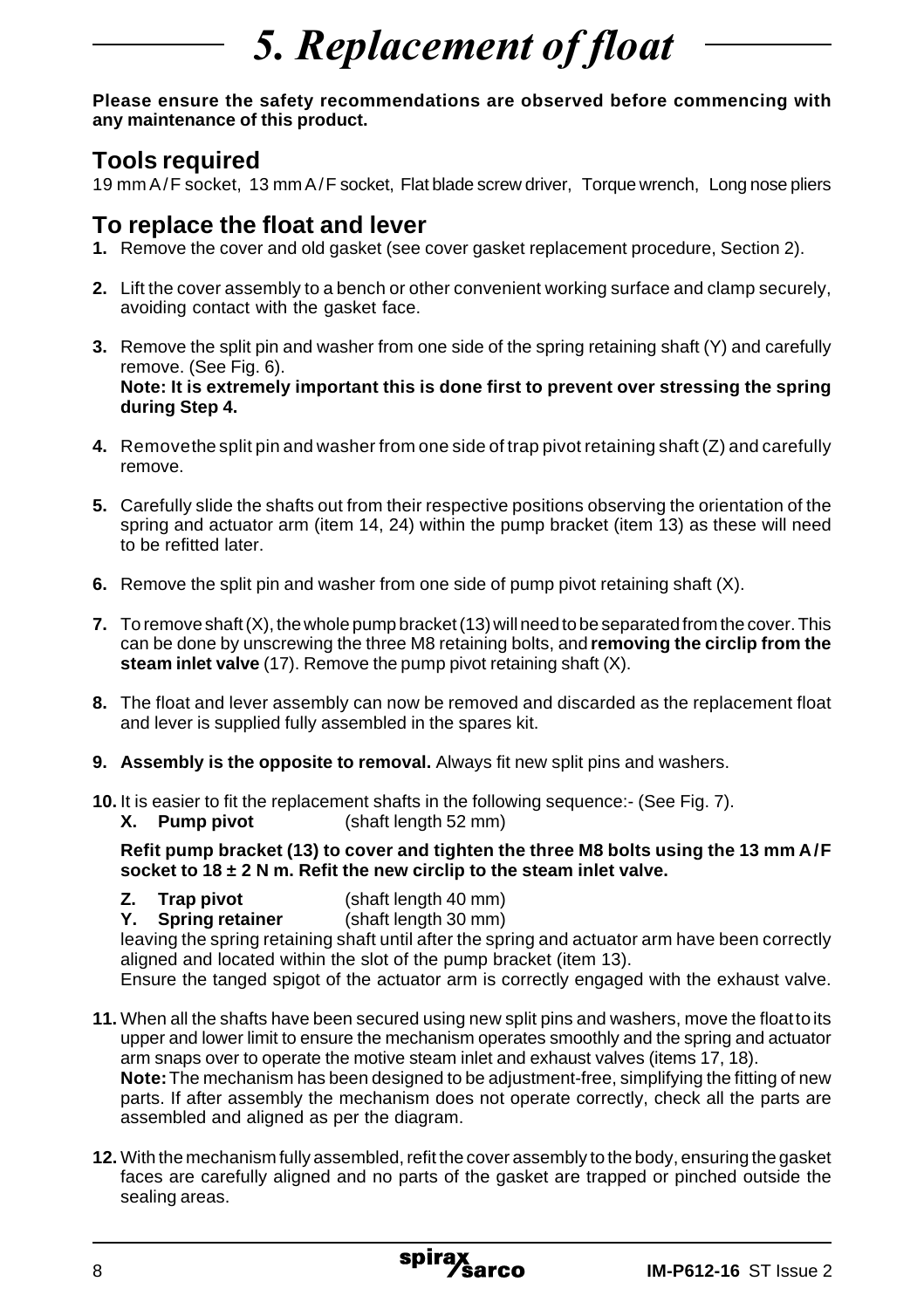- **13.** Refit the cover bolts ensuring they are sequentially tightened in opposing pairs, gradually increasing torque to  $63 \pm 5$  N m.
- **14.** Carefully reconnect the motive steam supply and the exhaust lines to the connections marked (S) and (E) and the condensate inlet and outlet to the connections marked (IN) and (OUT). The APT10 is now ready to recommission.

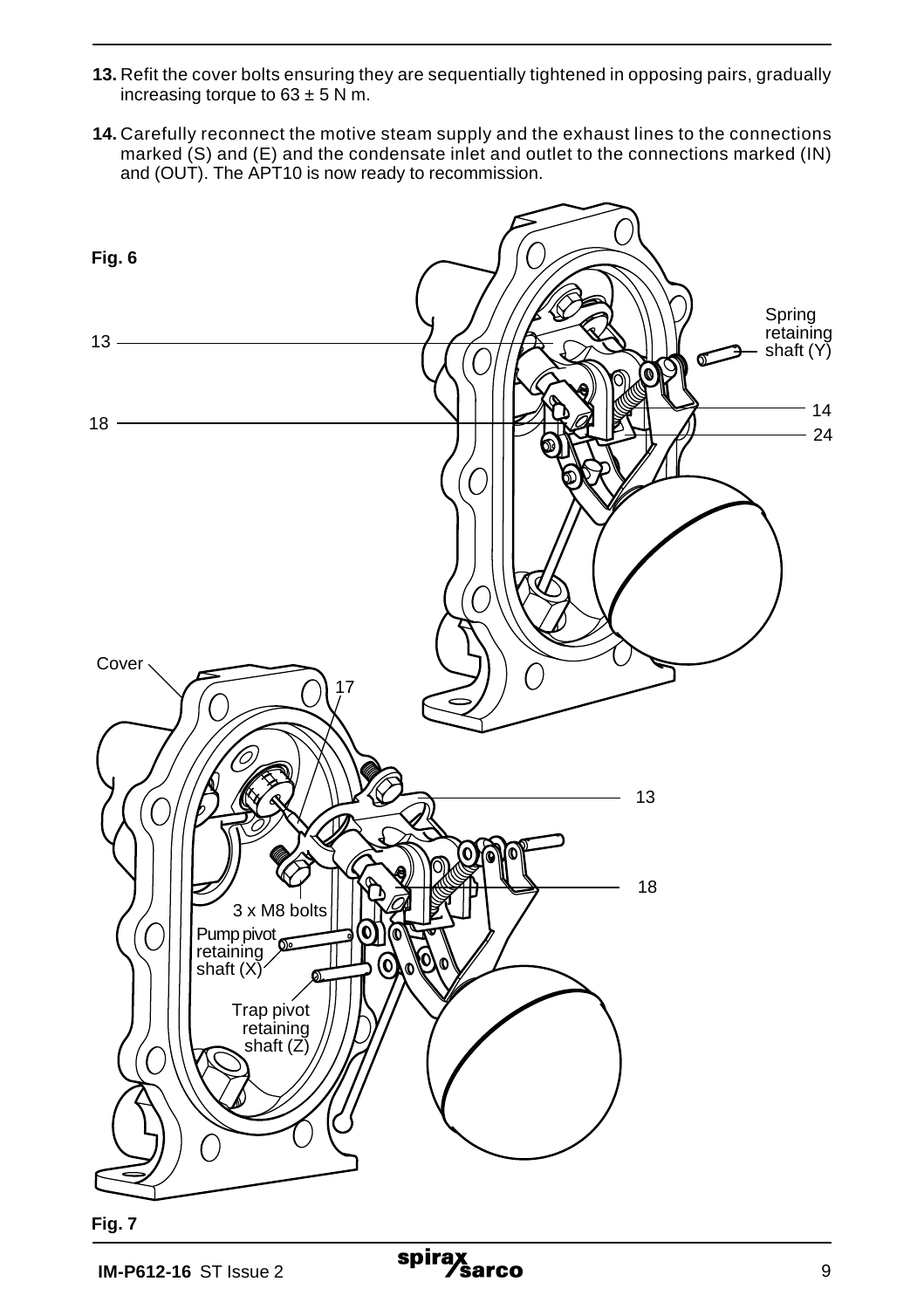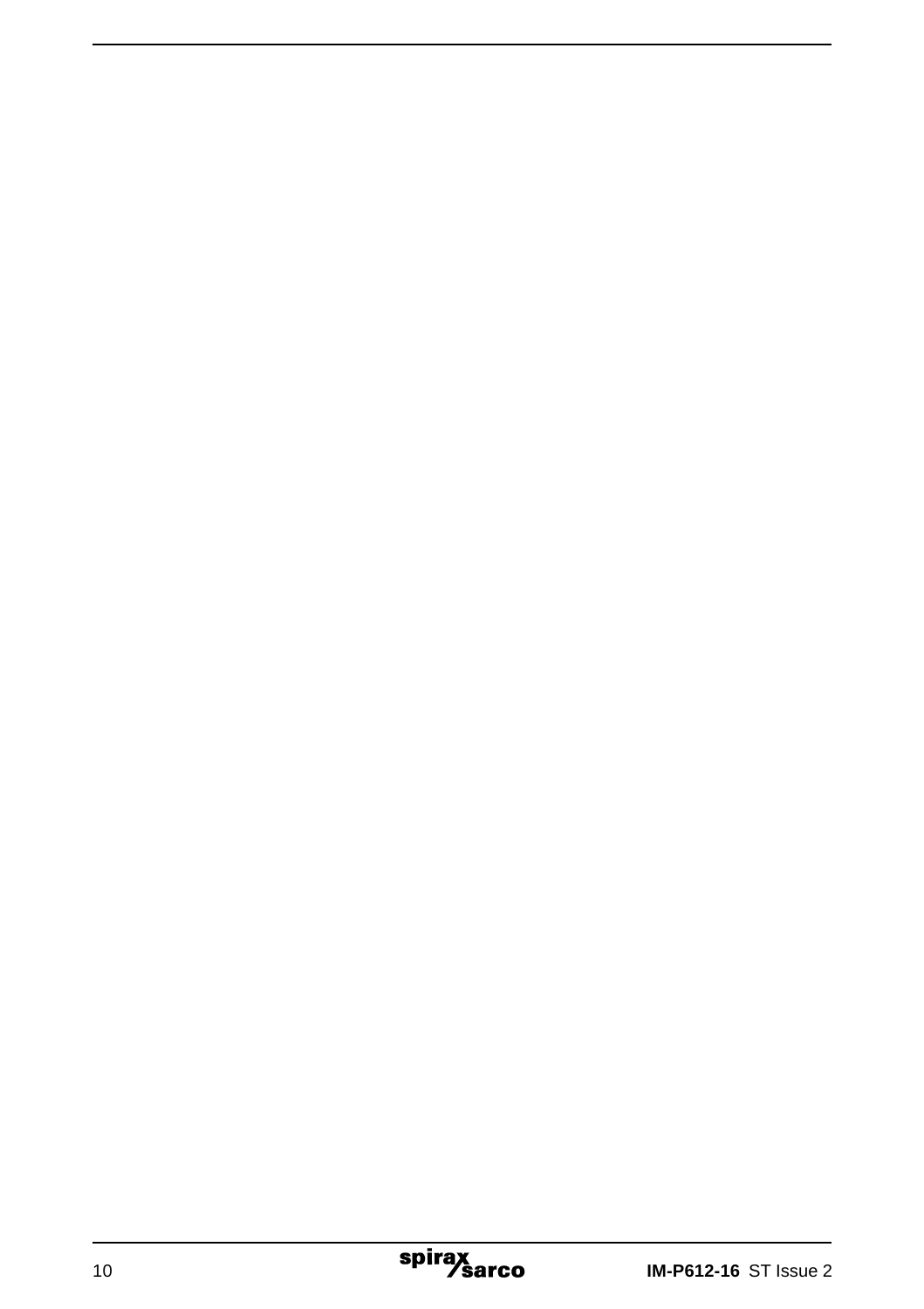